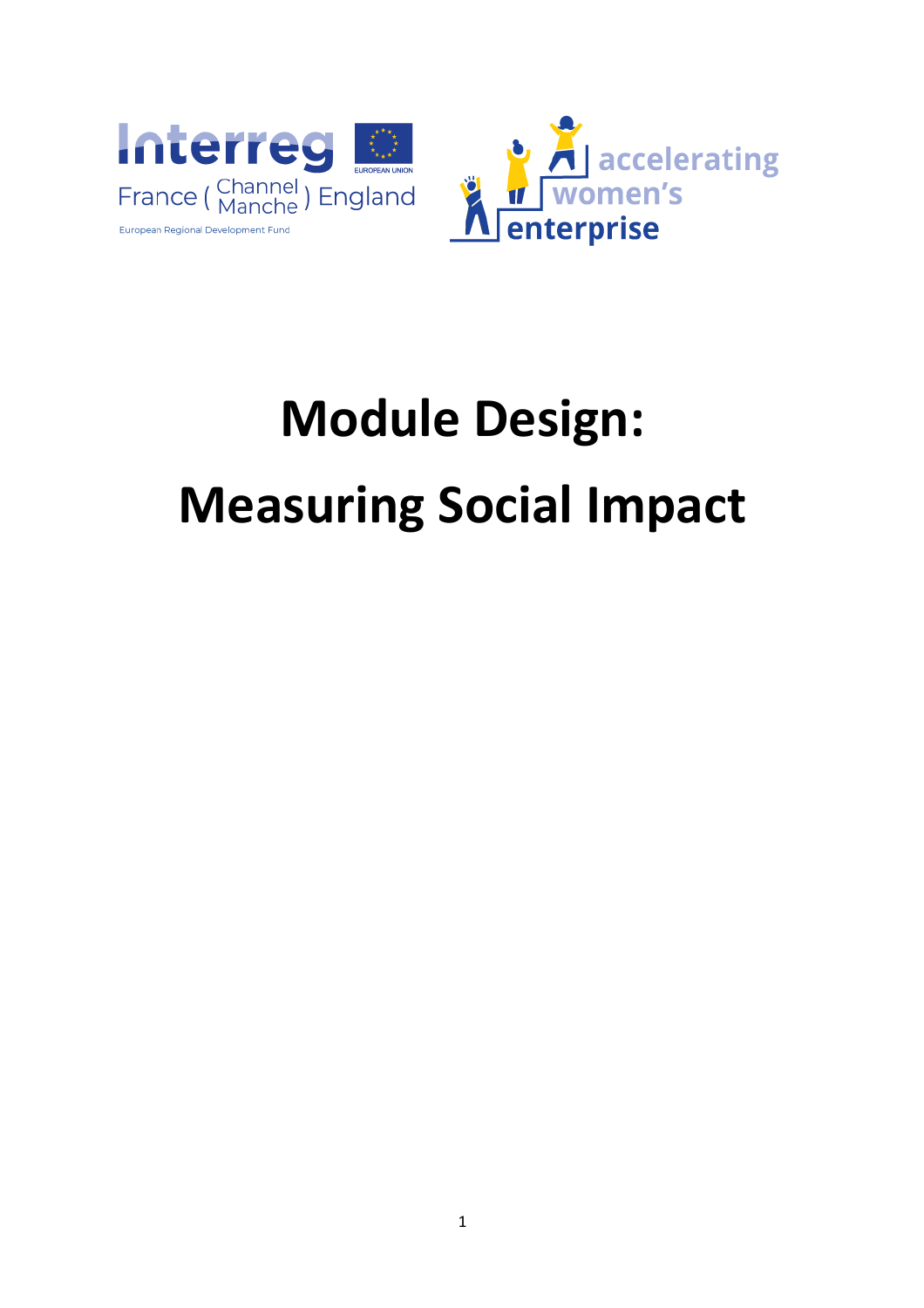## **1 Overall Aim**

- 1. To explore what distinguishes a 'social enterprise' from other types of 'business', and to ensure that this focus on 'social impact' is deeply embedded within all visions, missions, business plans and strategies [LO1, LO2, LO4] \*
- 2. To consider a range of tools and techniques for evaluating effectiveness and measuring social impact [LO3]
- 3. To identify practical steps that participants will take to measure the social impact of their new ventures and projects [LO2, LO3, LO4]

## **2 Learning Outcomes**

LO1 Participants will be able to understand why making and measuring 'social impact' is essential to social enterprises

LO2 Participants will be able to articulate their vision, mission, values, and what types of social impact they are hoping that their ventures will make

LO3 Participants will be able to understand and use a range of tools and techniques for measuring social impact

LO4 Participants will be able to identify practical steps that will help with measuring social impact within their own ventures

## **3 Duration**

This module has been run over two sessions (10am-2pm, including lunch) and as one full day (10am-4.30pm, including lunch). The schedules for both of these models are included here. There are two sets of PowerPoint slides to reflect this.

## **4 Start Date**

Piloted in Jan/Feb 2020 (Dartington, Devon). Piloted in Feb 2020 (Carhaix, France). Rolled out to other partners for using from April 2020.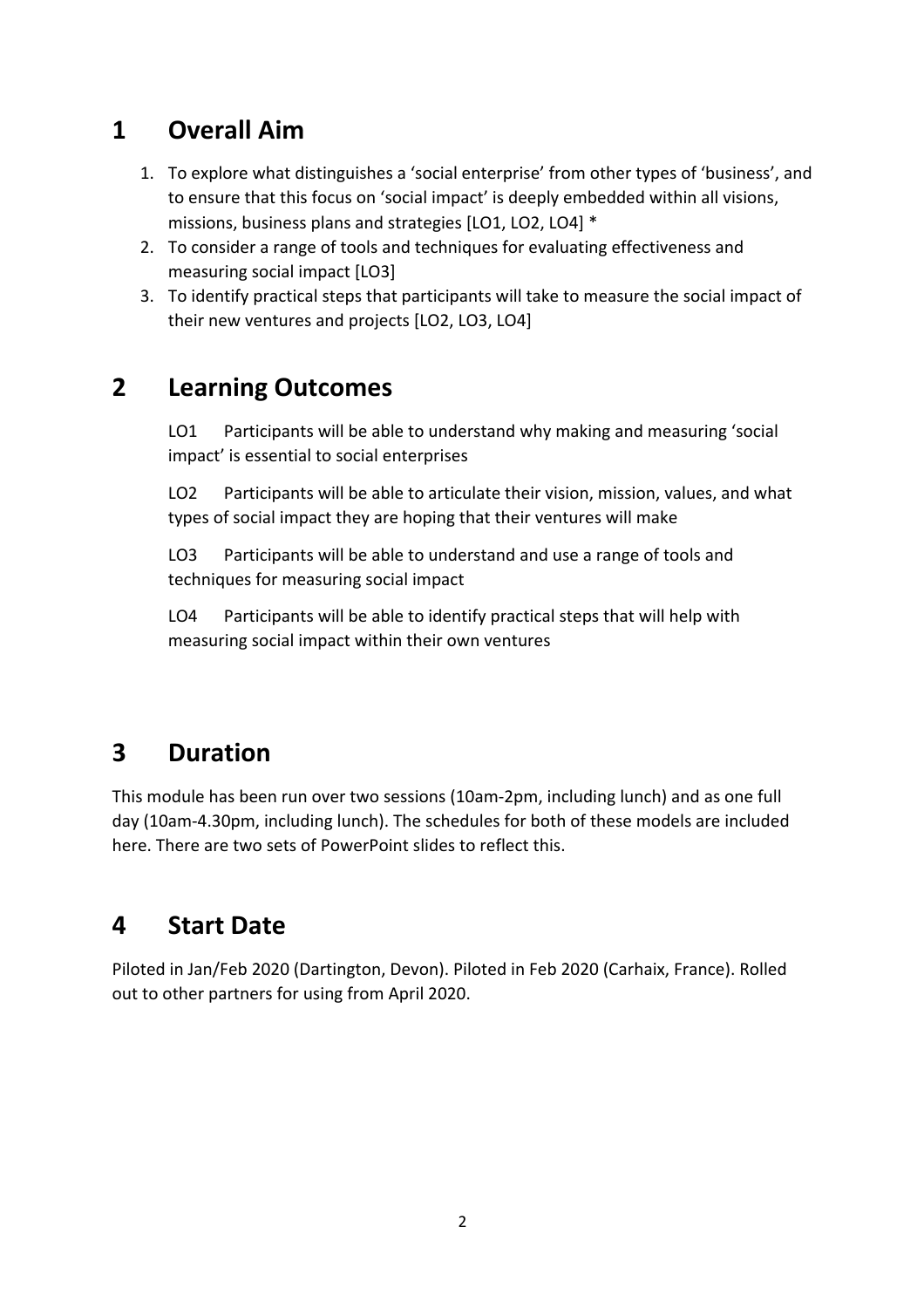## **5 Module Structure**

| <b>TWO HALF-DAY MODEL Session 1: (piloted in Devon)</b> |                                                                                                                                                                                                                                 |  |
|---------------------------------------------------------|---------------------------------------------------------------------------------------------------------------------------------------------------------------------------------------------------------------------------------|--|
|                                                         |                                                                                                                                                                                                                                 |  |
| 9.45am                                                  | <b>Arrival and refreshments</b>                                                                                                                                                                                                 |  |
| 10.00am                                                 | <b>WELCOME / GETTING STARTED</b>                                                                                                                                                                                                |  |
|                                                         | Welcomes<br>Icebreaker<br>Aims for today<br>Negotiating ground-rules<br>Aims / structure / expectations<br>Support structures<br>Practicalities (claiming expenses, sending apologies etc.)                                     |  |
|                                                         | [This can be adapted, depending on the context and needs of the group]                                                                                                                                                          |  |
| 10.30am                                                 |                                                                                                                                                                                                                                 |  |
|                                                         | Vision, Mission, Values<br><b>Presentation (PowerPoint)</b><br>Work on own<br>Initial pitching to group                                                                                                                         |  |
|                                                         | What is Business Plan?<br>What is a Business Model? (emphasise importance of social impact as well as<br>generating profit)<br>Intro to Business Model Canvas<br><b>Presentation (PowerPoint)</b><br>Video - Sammy's Sandwiches |  |
| 12.00pm                                                 | <b>Lunch Break</b>                                                                                                                                                                                                              |  |
| 12.45am                                                 |                                                                                                                                                                                                                                 |  |
|                                                         | Intro to Social Enterprise Model Canvas<br><b>Presentation (PowerPoint)</b>                                                                                                                                                     |  |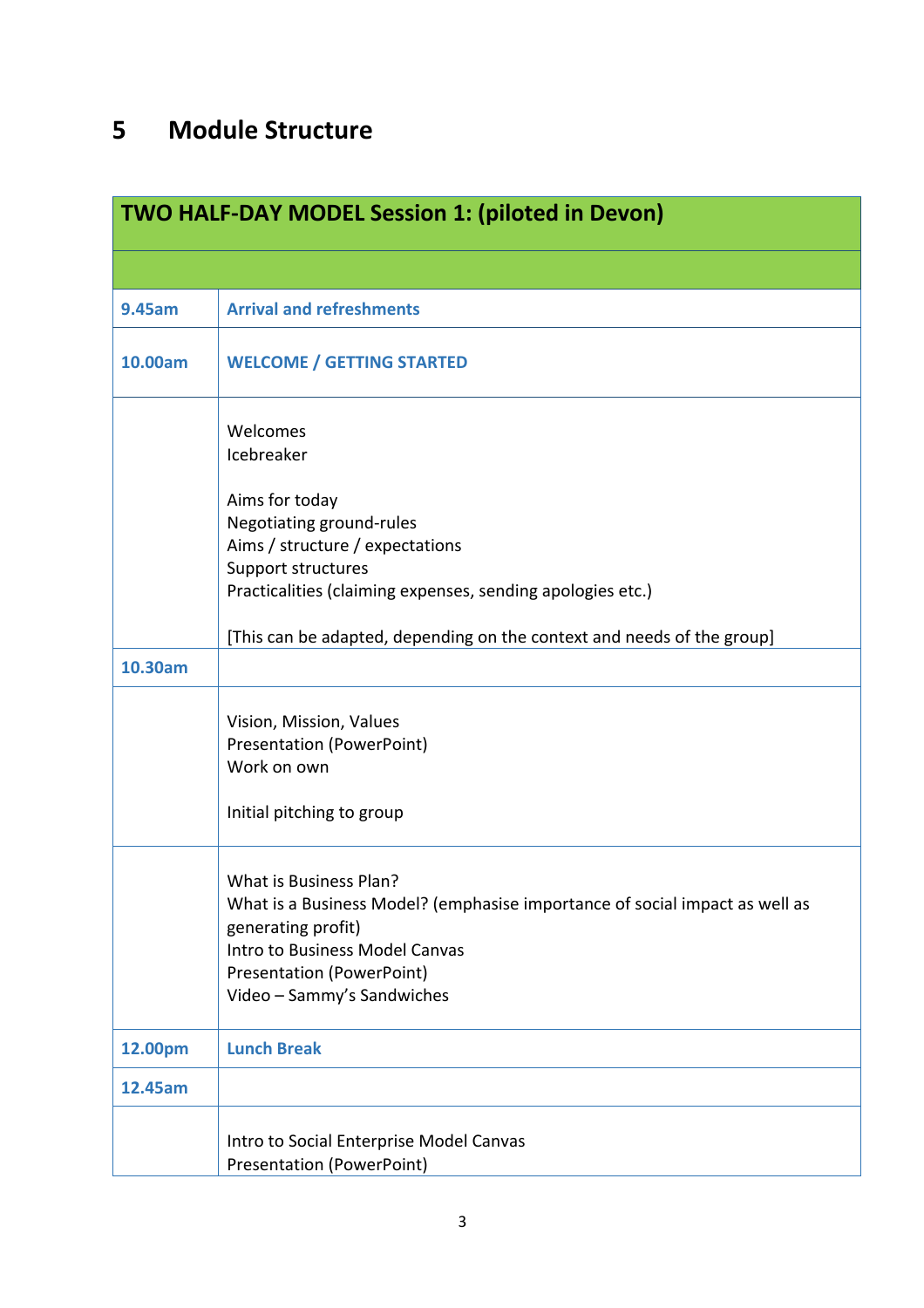|        | Use WOW as example                                                                            |
|--------|-----------------------------------------------------------------------------------------------|
|        | Work on own<br>Facilitators to go to individuals to support                                   |
| 1.45pm | <b>CLOSING / ENDINGS</b>                                                                      |
|        | Looking ahead - state intentions on what participants might reflect on before next<br>session |
|        | Closing round                                                                                 |
|        | <b>Brief Feedback Activity</b>                                                                |
|        | [This can be adapted, depending on the context and needs of the group]                        |
| 2.00pm | <b>End</b>                                                                                    |

| <b>TWO HALF-DAY MODEL Session 2: (piloted in Devon)</b> |                                                                                                                                                                                                                                                               |  |
|---------------------------------------------------------|---------------------------------------------------------------------------------------------------------------------------------------------------------------------------------------------------------------------------------------------------------------|--|
|                                                         |                                                                                                                                                                                                                                                               |  |
| <b>9.45am</b>                                           | <b>Arrival and refreshments</b>                                                                                                                                                                                                                               |  |
| 10.00am                                                 | <b>WELCOME / GETTING STARTED</b>                                                                                                                                                                                                                              |  |
|                                                         | Welcomes / Icebreakers<br>Check-in<br>Brief reminder of aims / structure / expectations / practicalities / groundrules<br>Brief recap on previous session<br>Aims for today<br>Definition of 'social impact' and importance of this within social enterprises |  |
| 10.30am                                                 | <b>LEARNING FROM OTHERS</b>                                                                                                                                                                                                                                   |  |
|                                                         | Margolis Wheel [Activity sheet attached] – chairs set up in two concentric circles.<br>Timed responses to specific questions, in lively and energising format.                                                                                                |  |
| 11.30am                                                 | Developing my enterprise idea                                                                                                                                                                                                                                 |  |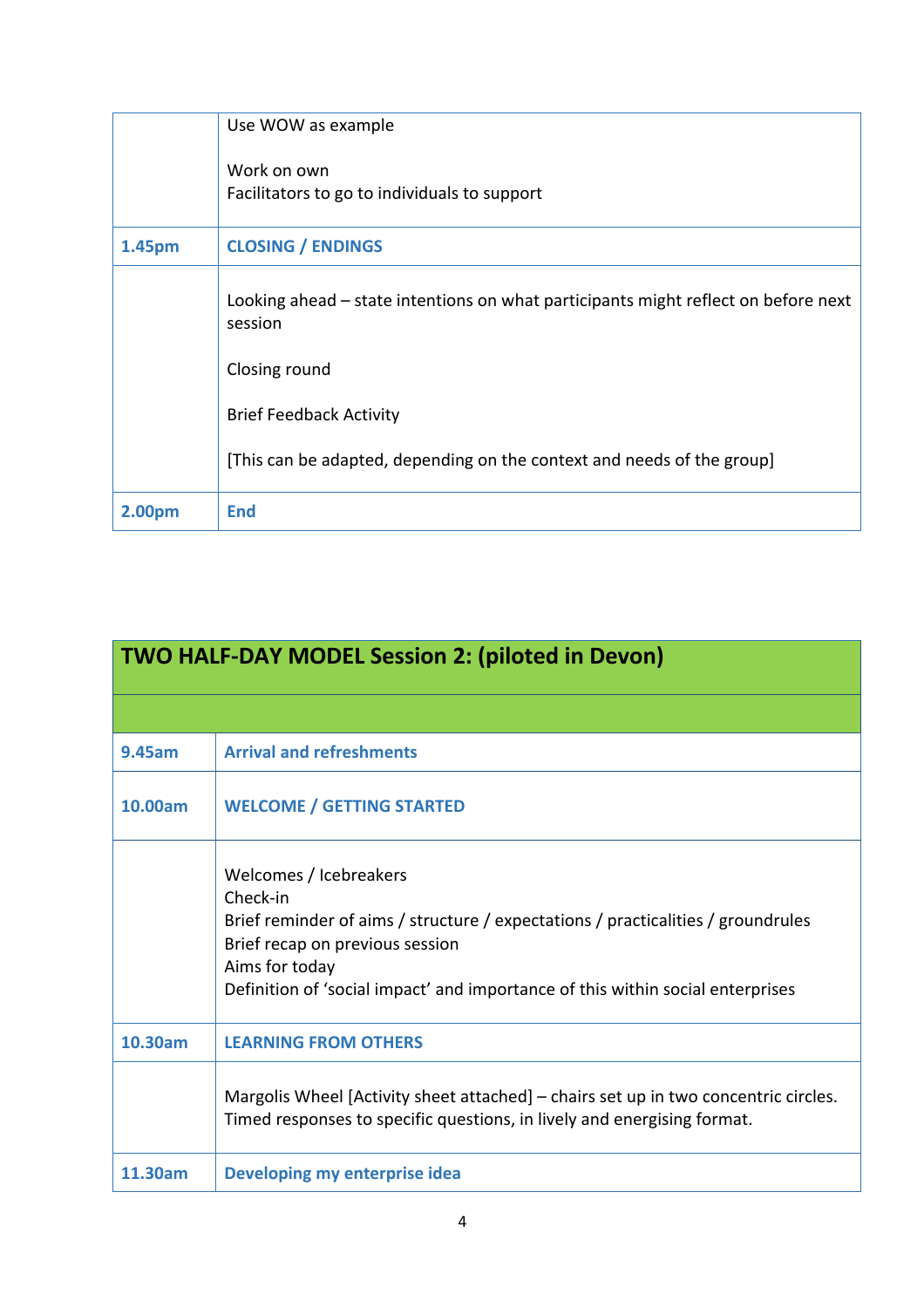|         | On own – tightening up Vision / Mission / Values<br>Each person invites to give 1 minute pitch to explain what they want their social<br>impact to be. 'What change do you want to make in the world?'<br>[Need to be as clear as possible about this as it sets up the activities after lunch] |
|---------|-------------------------------------------------------------------------------------------------------------------------------------------------------------------------------------------------------------------------------------------------------------------------------------------------|
| 12.00pm | <b>Lunch Break</b>                                                                                                                                                                                                                                                                              |
| 12.45am | <b>MOVING FORWARD - next steps</b>                                                                                                                                                                                                                                                              |
|         | Measuring Impact: How will you know if you are making the impact that you want<br>to make?                                                                                                                                                                                                      |
|         | Quick-fire on range of tools that can be used to measure impact                                                                                                                                                                                                                                 |
|         | Handout with action plan for measuring social impact [attached]                                                                                                                                                                                                                                 |
| 1.45pm  | <b>CLOSING / ENDINGS</b>                                                                                                                                                                                                                                                                        |
|         | Looking ahead – state intentions on what participants might reflect on before next<br>session                                                                                                                                                                                                   |
|         | Closing round                                                                                                                                                                                                                                                                                   |
|         | <b>Detailed Feedback Activity</b>                                                                                                                                                                                                                                                               |
| 2.00pm  | <b>End</b>                                                                                                                                                                                                                                                                                      |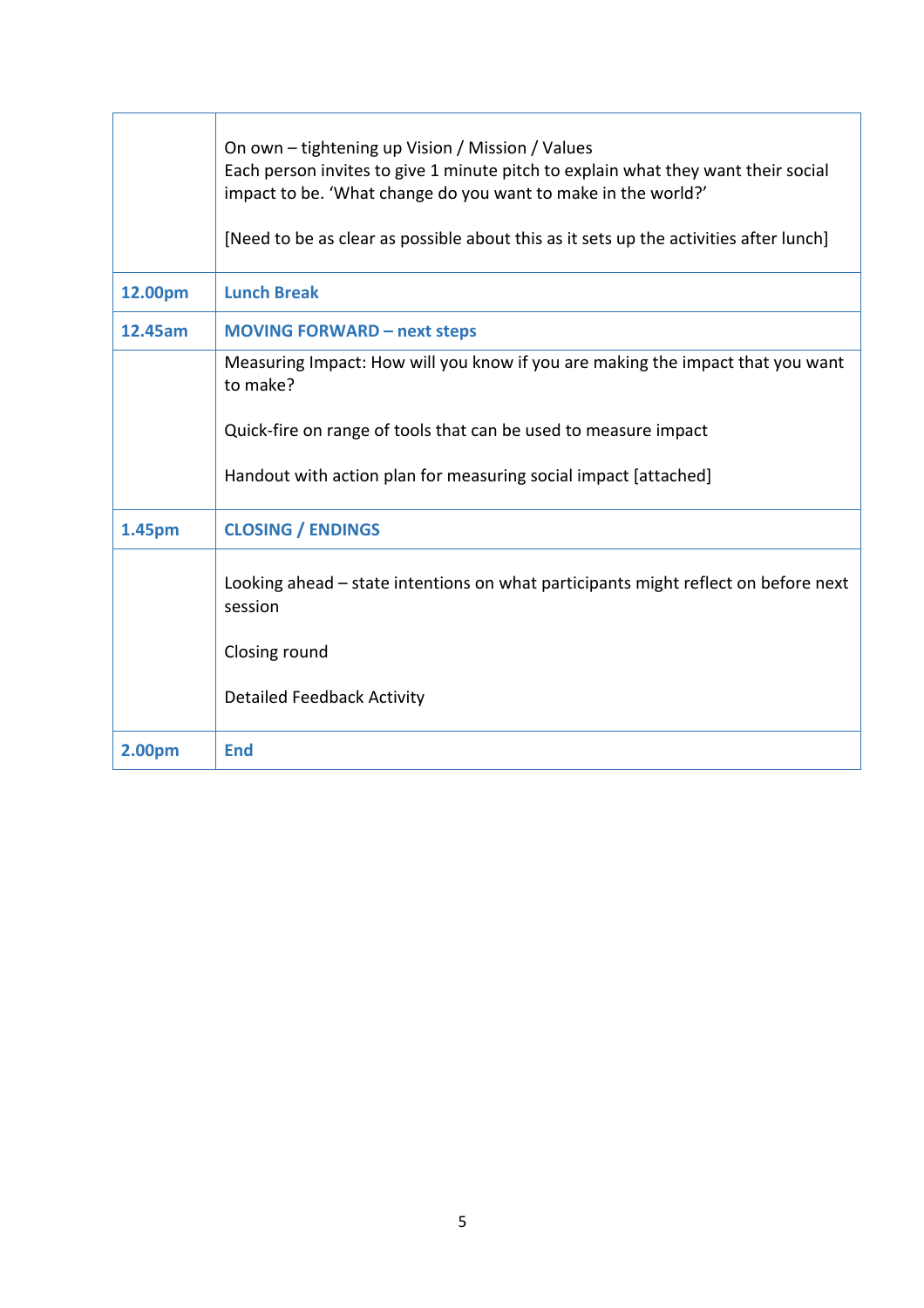| <b>FULL DAY MODEL (piloted in France)</b> |                                                                                                                                                                                                                                 |  |
|-------------------------------------------|---------------------------------------------------------------------------------------------------------------------------------------------------------------------------------------------------------------------------------|--|
|                                           |                                                                                                                                                                                                                                 |  |
| 9.45am                                    | <b>Arrival and refreshments</b>                                                                                                                                                                                                 |  |
| 10.00am                                   | <b>WELCOME / GETTING STARTED</b>                                                                                                                                                                                                |  |
|                                           | Welcomes<br>Icebreaker                                                                                                                                                                                                          |  |
|                                           | Aims for today<br>Negotiating ground-rules<br>Aims / structure / expectations<br>Support structures<br>Practicalities (claiming expenses, sending apologies etc.)                                                               |  |
|                                           | [This can be adapted, depending on the context and needs of the group]                                                                                                                                                          |  |
| 10.30am                                   |                                                                                                                                                                                                                                 |  |
|                                           | Vision, Mission, Values<br><b>Presentation (PowerPoint)</b><br>Work on own<br>Initial pitching to group                                                                                                                         |  |
|                                           | What is Business Plan?<br>What is a Business Model? (emphasise importance of social impact as well as<br>generating profit)<br>Intro to Business Model Canvas<br><b>Presentation (PowerPoint)</b><br>Video - Sammy's Sandwiches |  |
| 12.00pm                                   | <b>Coffee Break</b>                                                                                                                                                                                                             |  |
| 12.15pm                                   |                                                                                                                                                                                                                                 |  |
|                                           | Intro to Social Enterprise Model Canvas<br><b>Presentation (PowerPoint)</b><br>Use WOW as example<br>Work on own<br>Facilitators to go to individuals to support                                                                |  |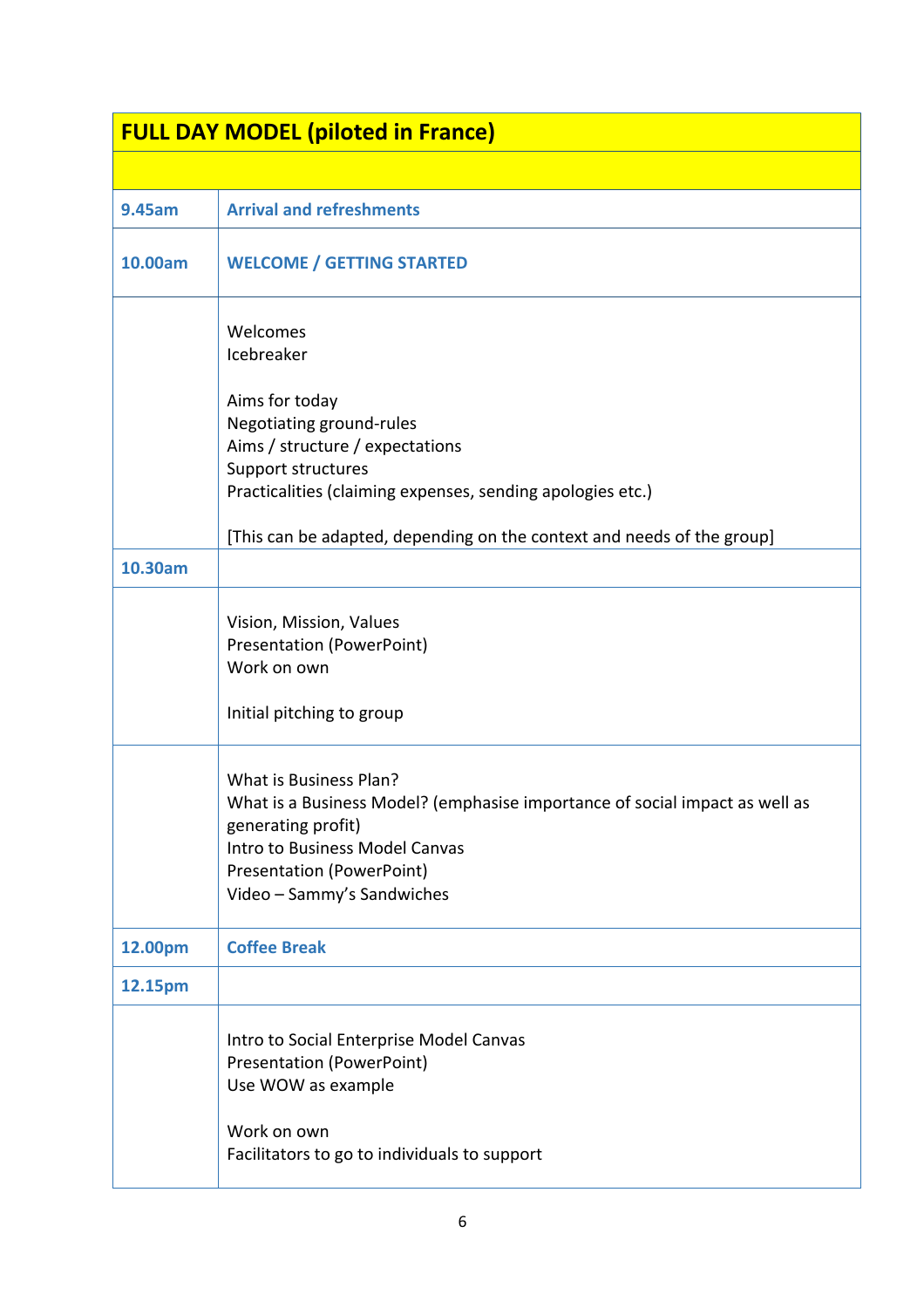| 1.15pm        | <b>Lunch Break</b>                                                                                                                                             |
|---------------|----------------------------------------------------------------------------------------------------------------------------------------------------------------|
| 2.00pm        |                                                                                                                                                                |
|               | Margolis Wheel [Activity sheet attached] – chairs set up in two concentric circles.<br>Timed responses to specific questions, in lively and energising format. |
| 3.00pm        | <b>Coffee Break</b>                                                                                                                                            |
| 3.15pm        |                                                                                                                                                                |
|               | Measuring Impact: How will you know if you are making the impact that you want<br>to make?                                                                     |
|               | Quick-fire on range of tools that can be used to measure impact                                                                                                |
|               | Handout with action plan for measuring social impact [attached]                                                                                                |
| <b>4.15pm</b> | <b>CLOSING / ENDINGS</b>                                                                                                                                       |
|               | Looking ahead – state intentions on what participants might reflect on before next<br>session                                                                  |
|               | Closing round                                                                                                                                                  |
|               | <b>Detailed Feedback Activity</b>                                                                                                                              |
|               | [This can be adapted, depending on the context and needs of the group]                                                                                         |
| <b>4.30pm</b> | <b>End</b>                                                                                                                                                     |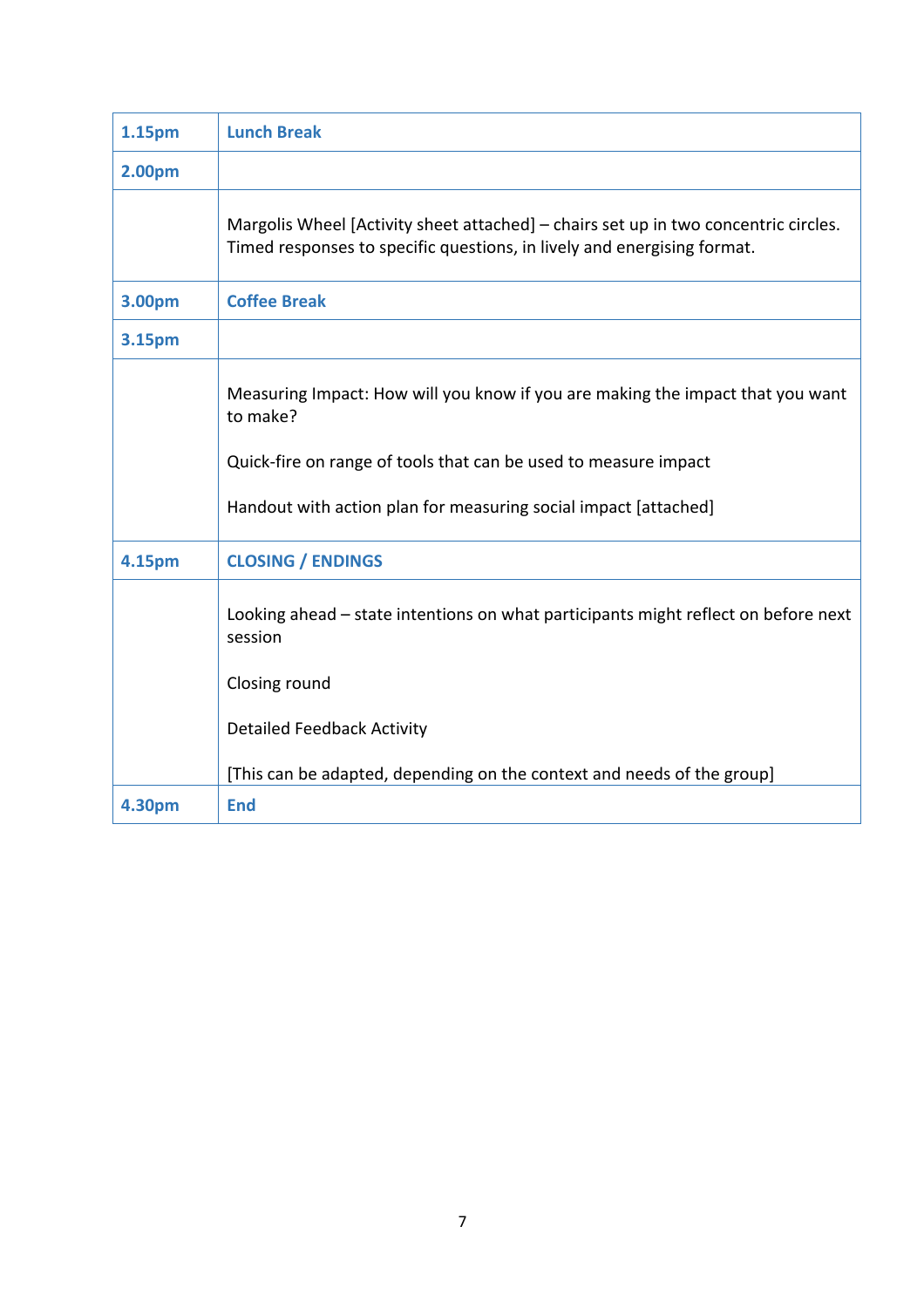## **6 Detailed outlines of proposed activities**

- 6.1 Margolis Wheel
- 6.2 Handout with action plan for measuring social impact [separate document]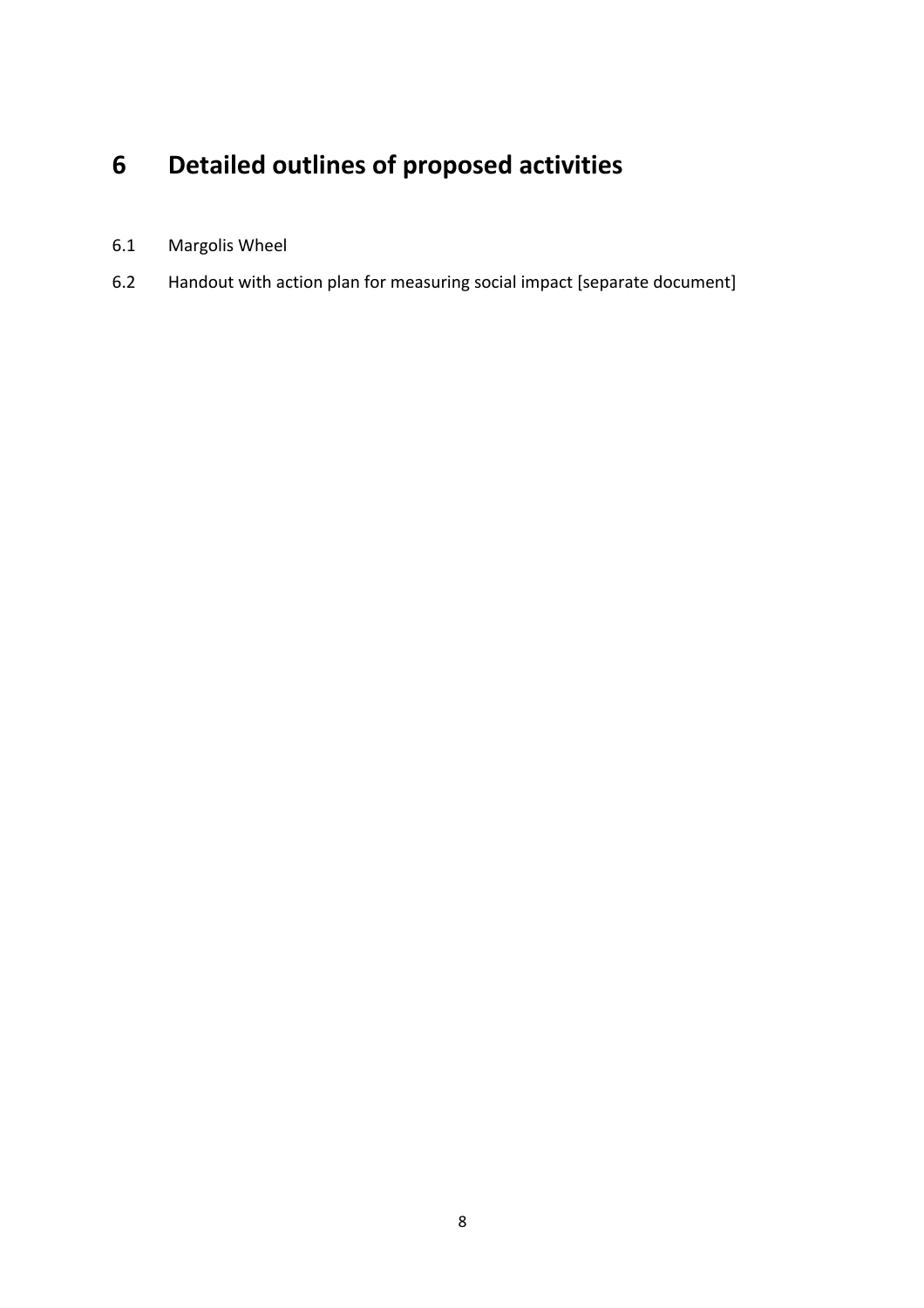#### **6.1 Margolis Wheel**

#### Stage 1: [up to 10 mins]

Instructions from facilitator:

Divide participants up into groups of about 8-16 (must be an even number). Now divide each group into two equal halves, with an 'A' half and a 'B' half. Have the 'A' half sit in a tight circle facing outwards. Have the 'B' half sit in a wider circle around the 'A' half, with each person from the 'B' half directly facing another person in the 'A' half.

#### **Time is given as 10 mins so that there is room to move chairs and get everyone into the right position in the room**

#### Stage 2: [up to 30 mins]

Whole group:

**5** When everyone is ready, the facilitator asks a question [and could also display it on a slide so participants can remember it], and then asks the 'A' participants to repeat this question to their 'B' partners. The 'B' participants have two minutes to answer the question, in whatever way they want, with the 'A' participants actively listening.

**6** After another two minutes, the facilitator sounds a bell, and shouts 'Change', and the participants on the outside of the circle (the 'B's) to move around one place to the right.

**7** The facilitator asks another question, and this time, the 'B' participants repeat to the question to the new 'A' partners. The 'A' partners have two minutes to answer the question, in whatever way they want, with the 'B' participants actively listening.

**8** Repeat this process until all the questions have been addressed. It does not matter whether participants return back to their original partner

**[Facilitator needs to be flexible to make sure that the pacing is right. Could slow down or speed up. Could add more questions. Could repeat some questions so that each partner gets to answer]**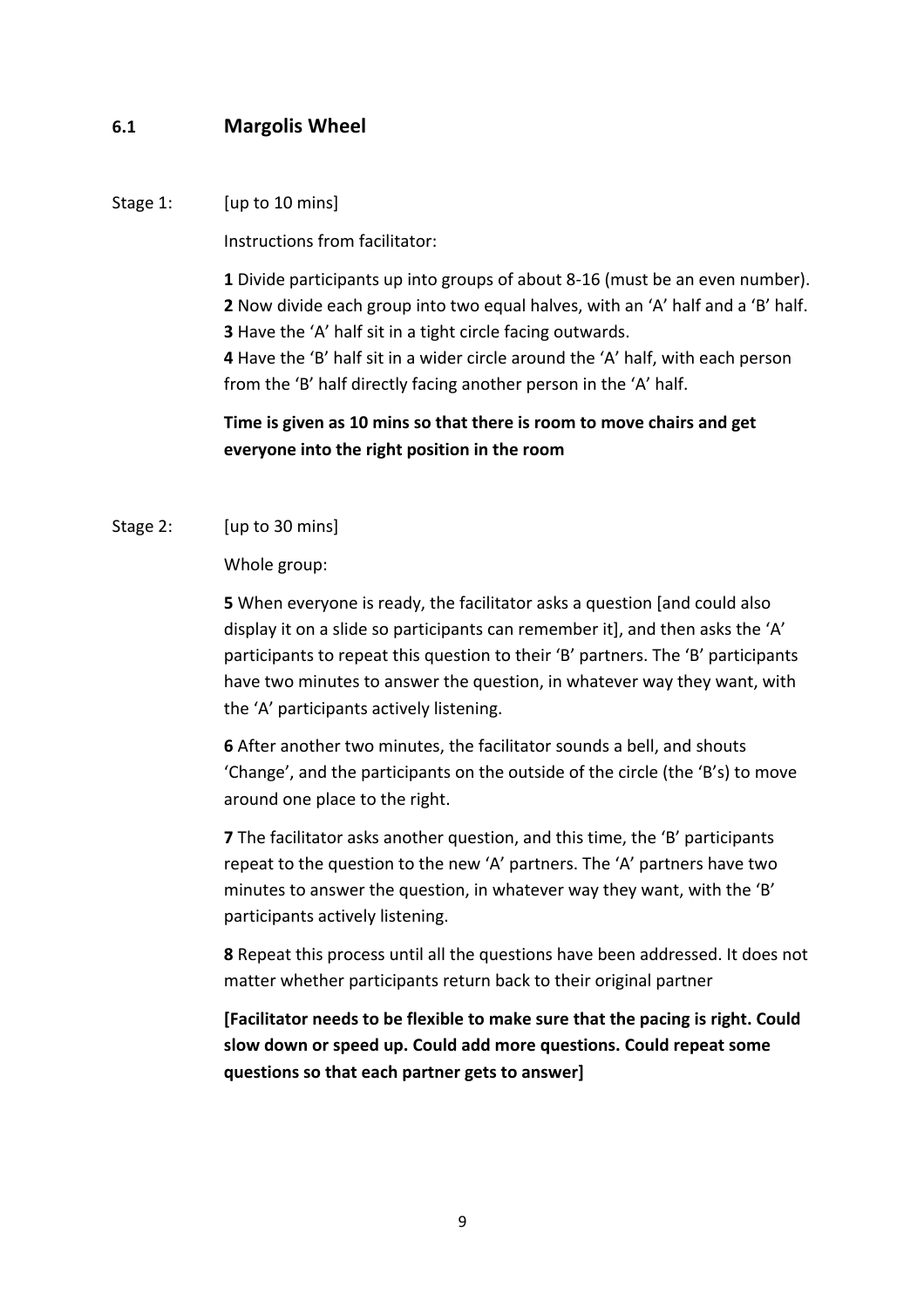#### Stage 3: [up to 20 mins]

Small groups / Whole group:

Invitation to share reflections on the process, especially in relation to the following:

- Was there anything you wanted to talk more about?
- Did any of the questions inspire or surprise you?
- What was it like to listen to other people, without being able to speak?
- How did it feel to be on the spot, without time to prepare?
- How did this help you understand what is meant by 'social impact'?
- Other open-ended questions?

#### **Resources**

Questions (on slides, or can be on index cards to give to participants if this feels easier than reading them out)

Timer / bell

#### **Sample Questions**

- [A-B] Can you tell me a story of when an organisation, business or charity has impacted on your life in a positive way?
- § [B-A] Have any companies or charities benefitted your local area, and in what ways?
- [A-B] Which companies or charities have made the most significant impact across the world, and why?
- [B-A] Can you tell me a story of when an organisation, business or charity has impacted on your life in a positive way?
- [A-B] How does the world need to change?
- [B-A] What drives you?
- [A-B] What drives you?
- [B-A] How does the world need to change?
- [A-B] What difference do you want to make with your enterprise
- [B-A] If someone was to say 'your project / venture has really made a difference to me', how do you think you would feel?
- [A-B] What does 'success' mean for you?
- [B-A] What difference do you want to make with your enterprise
- [A-B] How could you prove that you have made a difference?
- [B-A] How would you like to be remembered?
- [A-B] How would you like to be remembered?